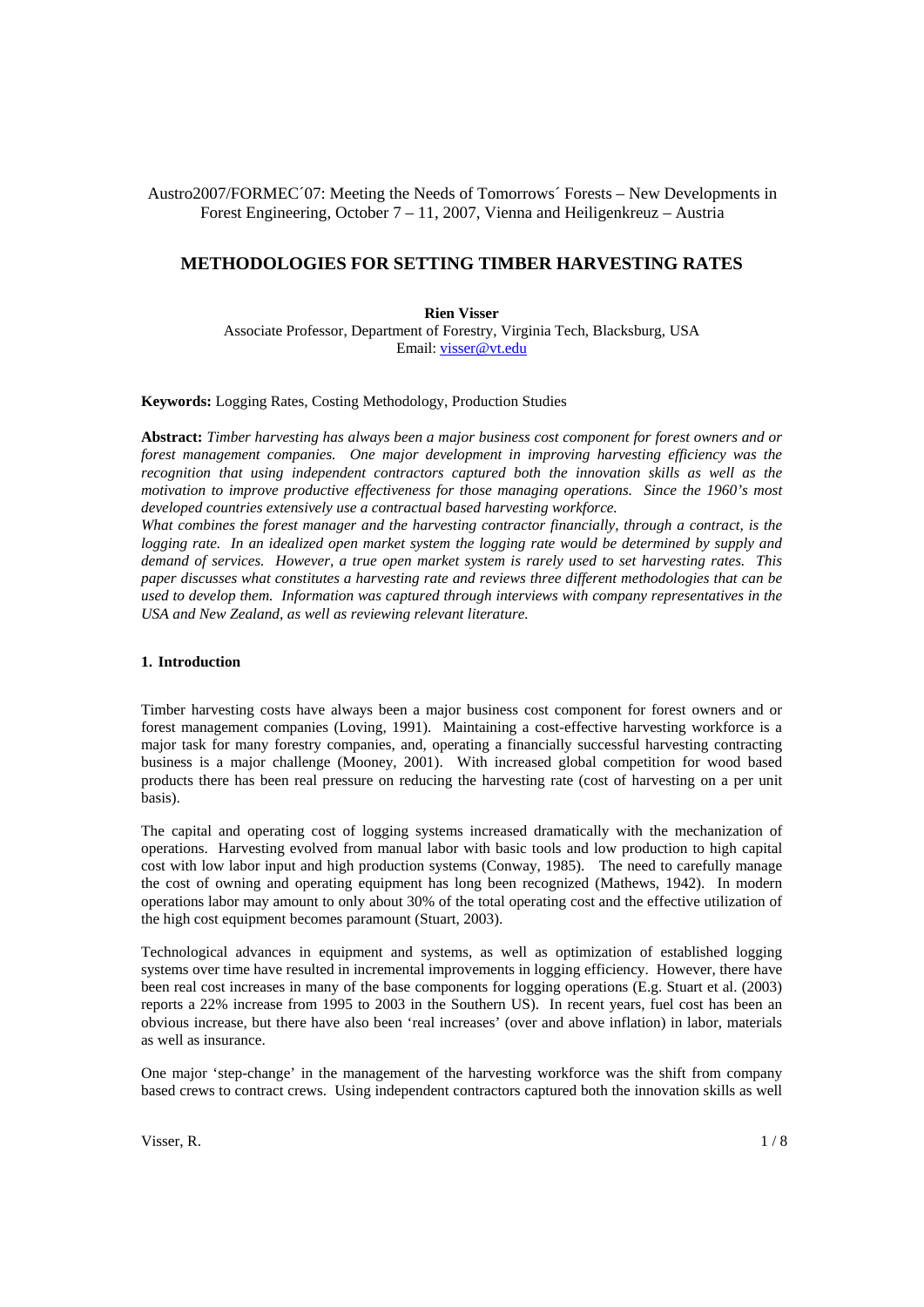as the motivation to improve productive effectiveness for those managing operations. Since the 1980's most developed countries extensively use a contractual based logging workforce.

Using contract logging crews, forestry companies do not have to absorb the capital cost of logging equipment and can simplify their management operations. It also allows them to resize operations where the logging workforce can be reduced by simply offering fewer contracts. However, in most cases companies do not want to reduce the overall workforce capacity and have a tendency to use mill quotas to limit production of their contract loggers. Greene, et al. (2004) showed that mill quotas have increased unused capacity, which in turn drives up harvesting cost.

Some companies and or federal state forest entities tried to capture some of this innovation and motivational aspect without going to a logging contractor system (many were restricted by unions). They implemented a performance based incentive plan that promotes employee efficiency. Within these systems, based on stand and site variables, productivity expectations are established with opportunities for individuals to earn a bonus based on achieving a higher than expected production. Different incentive systems have been developed and compared (e.g. Rehschuh, 1965). The problems associated these systems are that production expectations are based on time and motion studies; so the production expectations are merely based on the existing systems.

Forest operations researchers have long identified the importance of understanding the impact of changing stand and terrain parameters and productivity, and hence cost effectiveness of harvesting. Recent trends in silvicultural regimes include has reduced rotation length as well as lower harvest intensity. Both of these factors have a negative impact on productivity and hence profitability (Kluender and Stokes, 1999). Logging contractor have attempted to improve productivity and control costs when harvesting smaller logs (Conway, 1997), often with little success. Using intensive studies and long term data capture for a given operation allows for using economic analyses tools, such as marginal costs analyses, to determine marginal tree size, most profitable crew size, whether to operate or shut down (Bruce and Adams, 1962). However a truly comprehensive understanding of how changing terrain and stand parameters affect a range of logging systems has not been achieved.

Despite this inability to fully understand all logging scenarios, there is often a need for developing realistic costing models for long term forest management planning. Time and motion studies can be used to develop an understanding of how individual machines that make up the harvesting system respond to stand and terrain parameters (Visser and Stampfer 2003). They can then be combined to provide indicative system response. For example Hartsough et al.(2001) developed a costing model for harvesting small trees in natural stands that include four gentle terrain harvesting systems, as well as two steep terrain harvesting systems. It can be expected to yield accurate information for operations in similar conditions. Attempts have also been made in combining published productivity functions to build a more robust logging system costing model (e.g. McDonagh et al. 2002). Although such models appear to provide reasonable estimates for changing parameter values, they rely on initial accurate production and costing information to 'prime' the model.

One opportunity to improve our understanding of cost structures is by analyzing actual information from logging contractors (Loving 1991). For example Stuart et al. (2003) showed that on average for 44 logging contractors studied extensively in the US was 16% on equipment, 20% on consumables, 32% on labor, 3% on insurance, 26% on contractor services (i.e. repairs), and 3% on overhead costs. If such data is captured over an extended period of time 'Cost Indices' can be developed to help manage logging rates. Companies have also tried to establish 'logging rate calculators' that use a series of base rates and indices to adjust logging rates over time – mainly for adjusting for changes in fuel prices. The GP rate calculated developed by Watson (2002) recognized that there are a certain number of factors beyond typical stand and terrain parameters that caused a necessary adjustment in logging rates. They referred to these as 'add-on' and included elements such as 'excessive Best Management Practices', 'excessive haul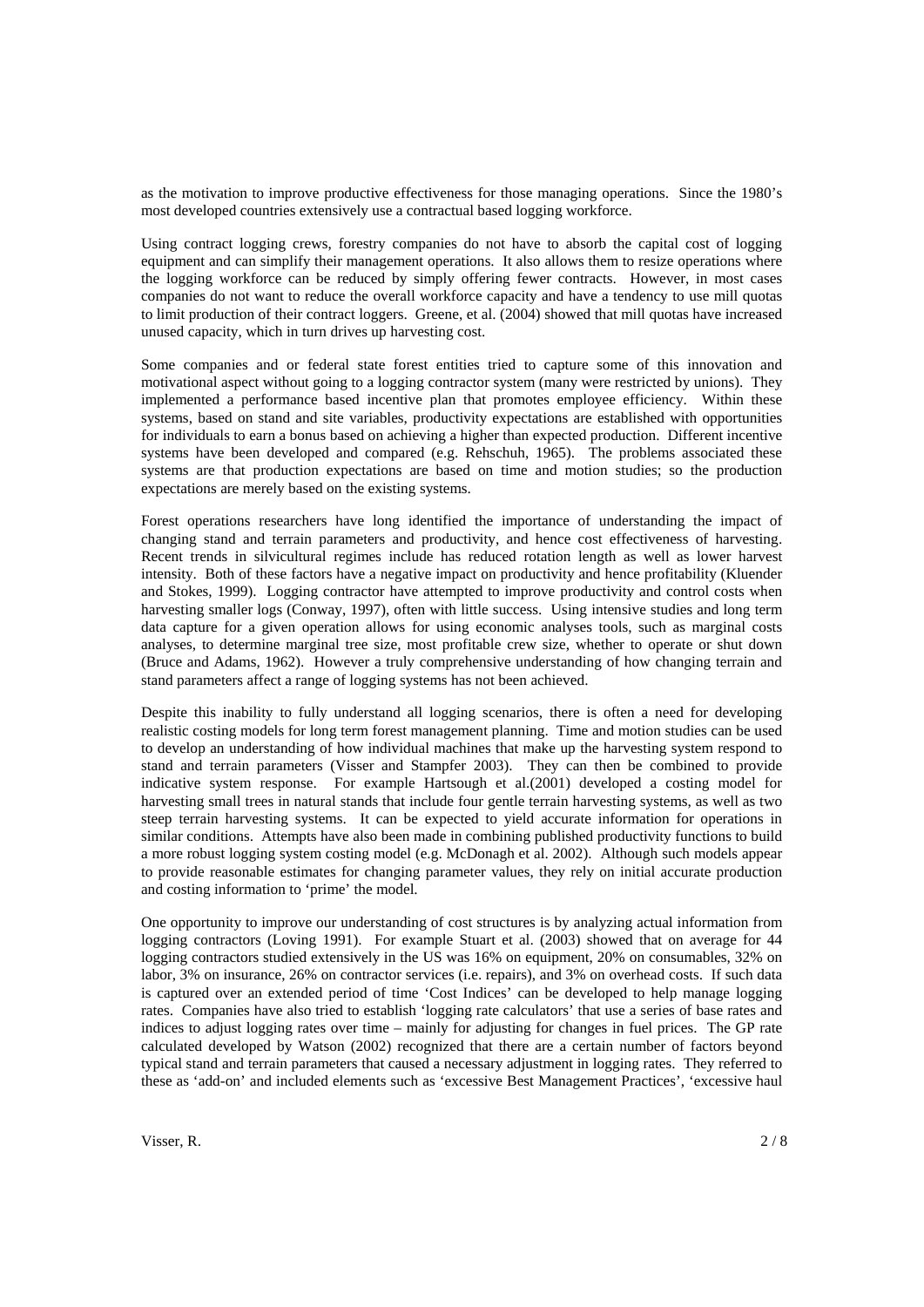on secondary roads' and 'cut-to-product'. Both upstream (harvest planning) and downstream operations (trucking strategy) can significantly impact harvesting operation efficiency (Loving 1991)

Under relatively stable work environment the industry at large starts to build a certain level of status quo: harvesting rates are developed over an extended period of time as neither the harvest systems nor the stands to be harvest change much. In such a scenario companies rely on previous experience to set logging rates (Shaffer 1986), and adjustments made based on real cost increases.

However a changing business environment means that such a stable environment rarely exists. One example is that many major long-term dedicated forest companies are 'transforming' themselves, or divesting to, timber land investment companies. The new forest owners' focus in general has shifted from true 'forest management' to 'asset management'. Operating costs, such as logging, becomes secondary to increasing the overall value of the asset.

Although there are many factors and issues surrounding the costing and productive effectiveness of logging systems, perhaps the main real issue is the question of what methodology should be used to establish a harvesting rate. This appears to be a major issue for many companies and logging contractors as they establish new working relationships. The question is often formulated as such; "what is a fair logging rate?". From the company perspective, they do not wish to pay an excessively high rate for harvesting services. For contractors, they need to be able to establish effectively a series of rates that determines what a cost-recovery rate is to establish if they should work at all, as well as work out what a profitable rate is to sustain a successful business.

#### **Defining the Logging Rate**

In its simplest form, the logging rate is a payment for services, whereby the service provided by the contract logger to the forest company is the conversion of standing trees into a series of specific log products. The logging rate is most commonly expressed in terms of the scaling system used by the mills. If the product is weighed then a rate is typically \$/ton, if the product is scanned or measured in some way then the rate will be in \$/unit volume (e.g.  $m<sup>3</sup>$  or  $ft<sup>3</sup>$ ). A greater level of uncertainty is introduced if the logs are scaled on their expected output from a mill – for example Board Feet in the USA. In such a scenario, there tends to be an additional negative bias towards smaller logs, as well as trees with greater taper.

Compliance with meeting specific log specification is however not the only criteria set out in a contract. Common additional requirements include meeting safety and environmental standards.

### So the service the company is paying for is: *Harvesting Rate = log products + safety standard + environmental standard*

While compliance with safety standards in most cases tends to be a straight forward assessment, environmental compliance is more of a moving target for most companies and contractors. Not only are environmental regulations and best management practices updates on a regular basis, interpretation and implementation can also vary by person and by site (Yonce and Visser, 2004). This means adherence to an environmental compliance component of the contract is often ambiguous. While few logging rates are ever adjusted for excellence in environmental performance, it leads to a certain level of categorization by companies and in turn provides some unwritten preference to harvest contractors who are perceived to comply more rigorously.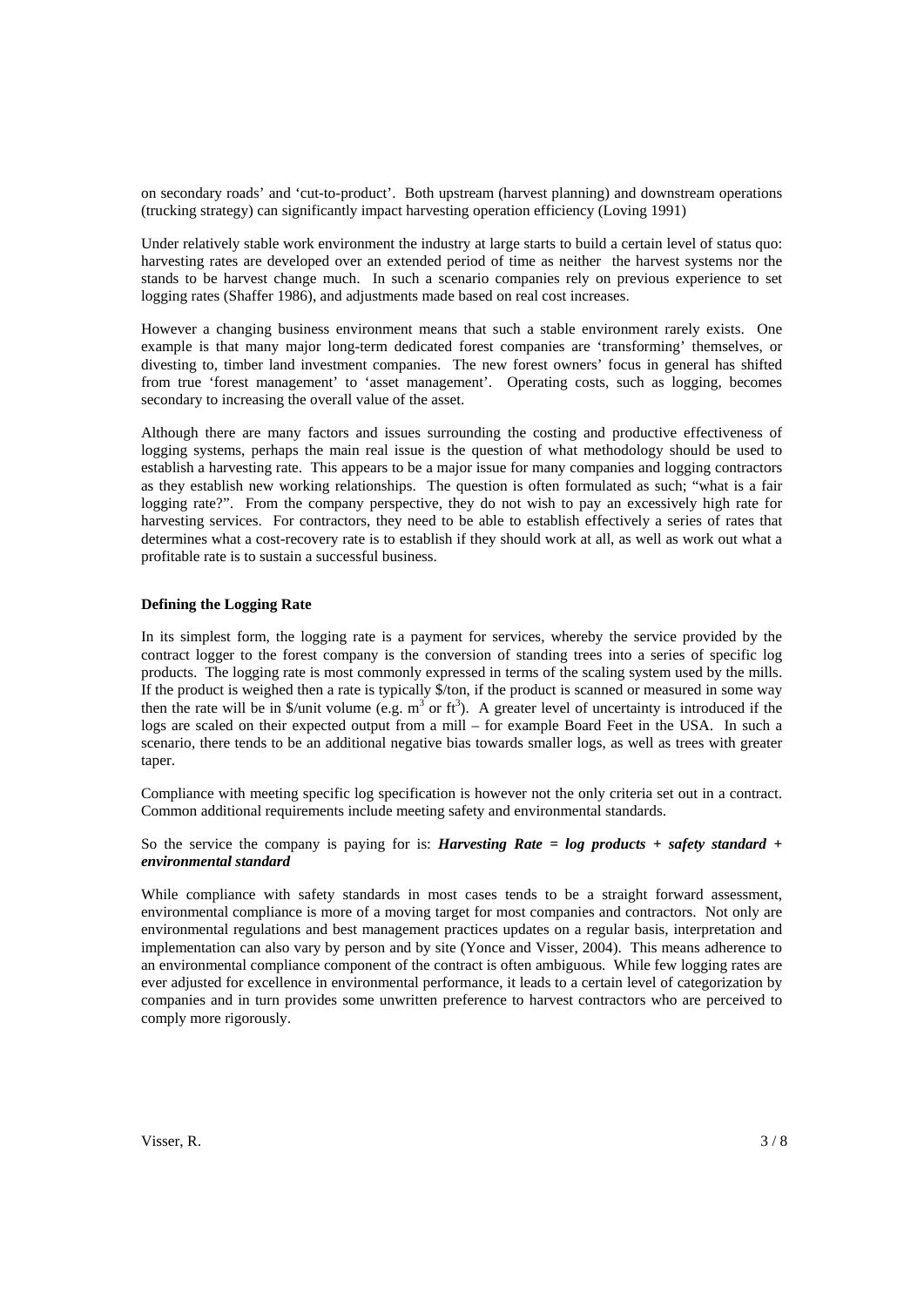### **Establishing the Logging Rate**

The logging rate can be broken down into its two basic components: Whereby the logging rate is the quotient of the harvest system cost divided by the harvest system productivity for a given time frame (for example, per Scheduled System Hour).

 $\text{Logging Rate} = \frac{\textit{System Cost}\left(\frac{S}{S}\textit{SSH}\right)}{\textit{System Productivity}\left(\textit{m3}/\textit{SSH}\right)}$ 

Through the interviews conducted (18 different company and contractor representatives), most organization use a combination of strategies to determine (or manage) harvesting rates. For the purpose of simplification as well as respecting sensitive nature of specific company details, the concepts are grouped into three methodologies: (1) the free market, (2) the predictive model and finally (3) the retrospective model.

#### **Free market methodology**

In a *free market* (capitalistic) system that optimizes the effectiveness of using independent logging contractors the simple supply and demand principle is used to set harvesting rates. The dual benefit being the companies get the lowest possible cost logging services, and the most cost effective loggers making the largest profits. In such a system the forest company would use a *competitive bidding process* for a logging service contract (specifying all the required standards). Only the harvesting contractor need concern him/herself with determining a competitive logging rate (they would use one of the following methods to establish a competitive rate). This seems ideal in that the harvesting contractor should know most accurately what their systems cost and productivity are.

In a free market system the agreed rate for services is, in fact, the fair rate.

There seems to be two main problems why companies shy away from a true free market system, and one problem for contractors. The first is that forestry rarely operates in a true open market system. The restricted market condition is caused by geographical limitation and the complexity of harvesting systems. The second more critical factor is artificially imposed, and best described as 'company control'.

Forest land holdings tend to be quite regional in nature, and most harvesting contractors also work in a preferred 'home base' region. There is quite a considerable transportation and relocation cost associated with trying to compete with a existing harvesting crews in another region. In many cases there are just a few contractors that can provide a given service. The knowledge and skill required, as well as the initial capital required means that often there are very few people who can enter the market as new logging contractors.

Technically a free market system would still function, just the marginal cost to the company for encouraging competition is exceptionally high. If the local contractors are bidding high, then a contractor from another region could relocate or purchase the required equipment to provide that service.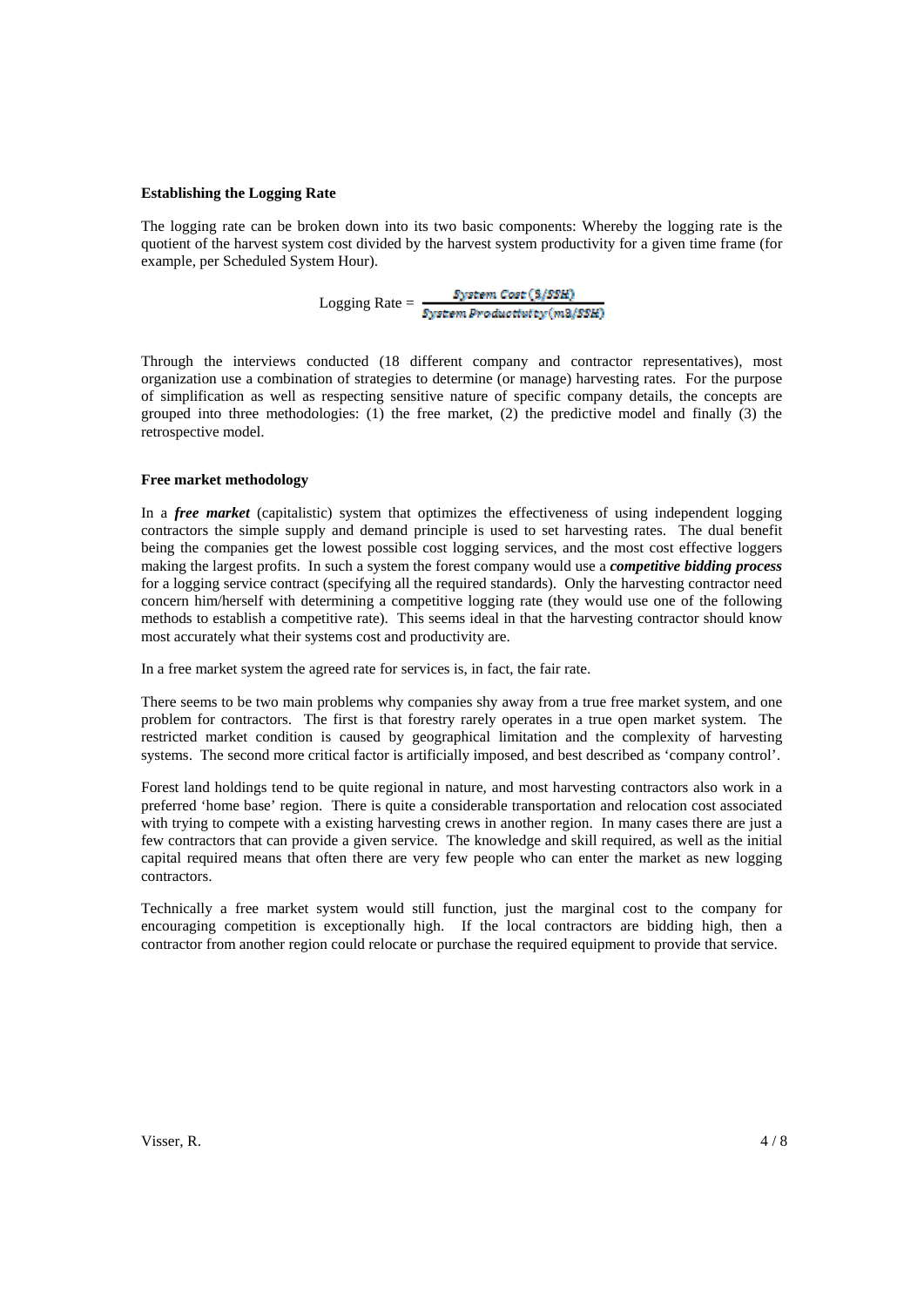

### **Figure 1: Supply and demand curve showing that increase in regional demand for harvesting services increases the harvest rate – indicating a constrained market**

'Company Control' is an artificial factor. In reality, most companies don't just want the harvesting service (as per contract) – but they wish to retain a greater level of control over the logging process. For example, most wish to retain the right to ask a logger to stop producing when the mill yard is full, retain the right to ask a logger to move when a different log type is in demand. They may also ask their contractors to purchase additional equipment, or change their equipment mix depending on their perceived optimization strategy or future needs. In many cases, loggers need to maintain cash flow and make debt payments which leave them at the mercy of company requests.

For the contractor, their main problem is associated with not being able to accurately predict the impact of a new setting (stand and terrain factors) on their cost, and hence struggle to accurately determine their own competitive (but profitable) harvesting rate.

Therefore in most cases the forest company attempts to play an active role in establishing harvesting rates. In this case a free market system will not work and there is the need to use an interactive logging rate setting methodology.

### **Retrospective Costing System Methodology**

Retrospective costing uses a combination of '*cash flow analyses'* to determine logging system cost as well as *recent productivity records* to determine production. This is the perhaps the most accurate method, but only if the system and conditions do not change.

Cash flow analyses is simply predicting future costs based on recent costs. It requires going 'through the books' (cost records) of a contractor to assess the actual cost of operating the system. Problems can occur with adequately spreading the 'big-item' costs, such as major repairs, as well as correctly accounting for machine depreciation. Establishing production retrospectively is also quite simple, both contractors and companies have access to the weighbridge tickets.

There are a number of limitations to using this type of methodology. It is very limited when attempting to assess the impact of changing operating conditions, not just stand and terrain but also operating hours, distance from home etc. The second is that a company should never be allowed to review the books of their independent contractors (violations of anti-trust regulations), but if the contractor does cooperate; the company has to have faith the costing numbers being presented are in fact accurate. A logger who is paid primarily on the basis of his actual costs will behave much like a company logging crew, as opposed to an independent contractor.

Visser, R.  $5/8$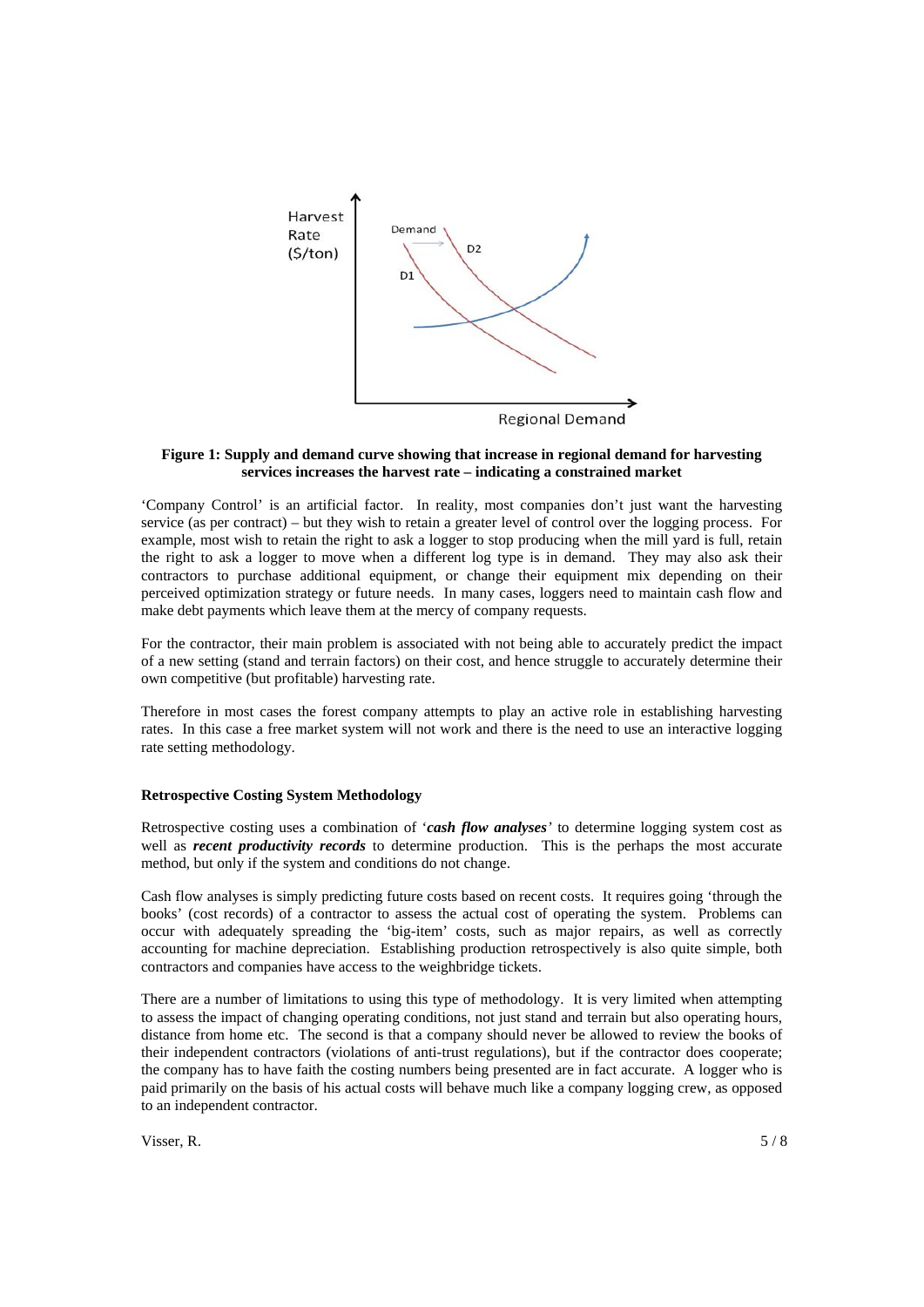It is possible to develop quite an advanced rate setting methodology based on this approach using an Envelopment Analyses approach (LeBel 1996). By capturing a larger range of harvesting rate data for a range of harvesting systems, it is possible to establish the lowest harvest rate based on stand and terrain parameters. This would allow a company to develop 'harvest rates curves' that reflect the lowest cost harvesting system for that site – and pay according to that scale. Cost of inefficiency (non-optimal system for the site) would then be met by the contractor.



**Figure 2: A Harvest rate curve developed using just two parameters; average piece size and total harvest area. As both piece size and harvest area increase the expected 'lowest cost' harvest rate declines**

#### **Predictive 'Model' Methodology**

Predictive 'Model' systems use either *spreadsheets* or simple programs to establish 'fair' harvest rates. The spreadsheet systematically sums up all the labor, machine, supplies and operating costs to give us the overall system cost. Spreadsheets allow for changing, and or analyzing, the impact of new costs such as adding new equipment, increases in supplies and materials. Such spreadsheets are well developed and understood; they are used by a majority of companies and loggers to some degree. The main problem with the spreadsheet approach is taking into account all of the small costs, as well as agreeing on fundamental costing issues such as whether or not to include risk and profit in a 'fair rate'.

Predicting productivity, which is hard enough for a single machine, is especially difficult for a whole system. Through research and/or good long term data collection it is possible to establish the effect of changing stand and terrain parameters on a harvesting system. If it is possible to establish trends then they can be included into the spreadsheet (e.g. Auburn Harvest Analyzer<sup>1</sup>). The 'fair rate' is then the resulting output from the spreadsheet.

Although the predictive model approach is the most robust in a changing work environment, and it allows companies and harvest contractors to work 'together', it tends to be less accurate than the retrospective approach.

l

<sup>&</sup>lt;sup>1</sup> See http://www.cnr.vt.edu/harvestingsystems/Costing.htm

Visser, R.  $6/8$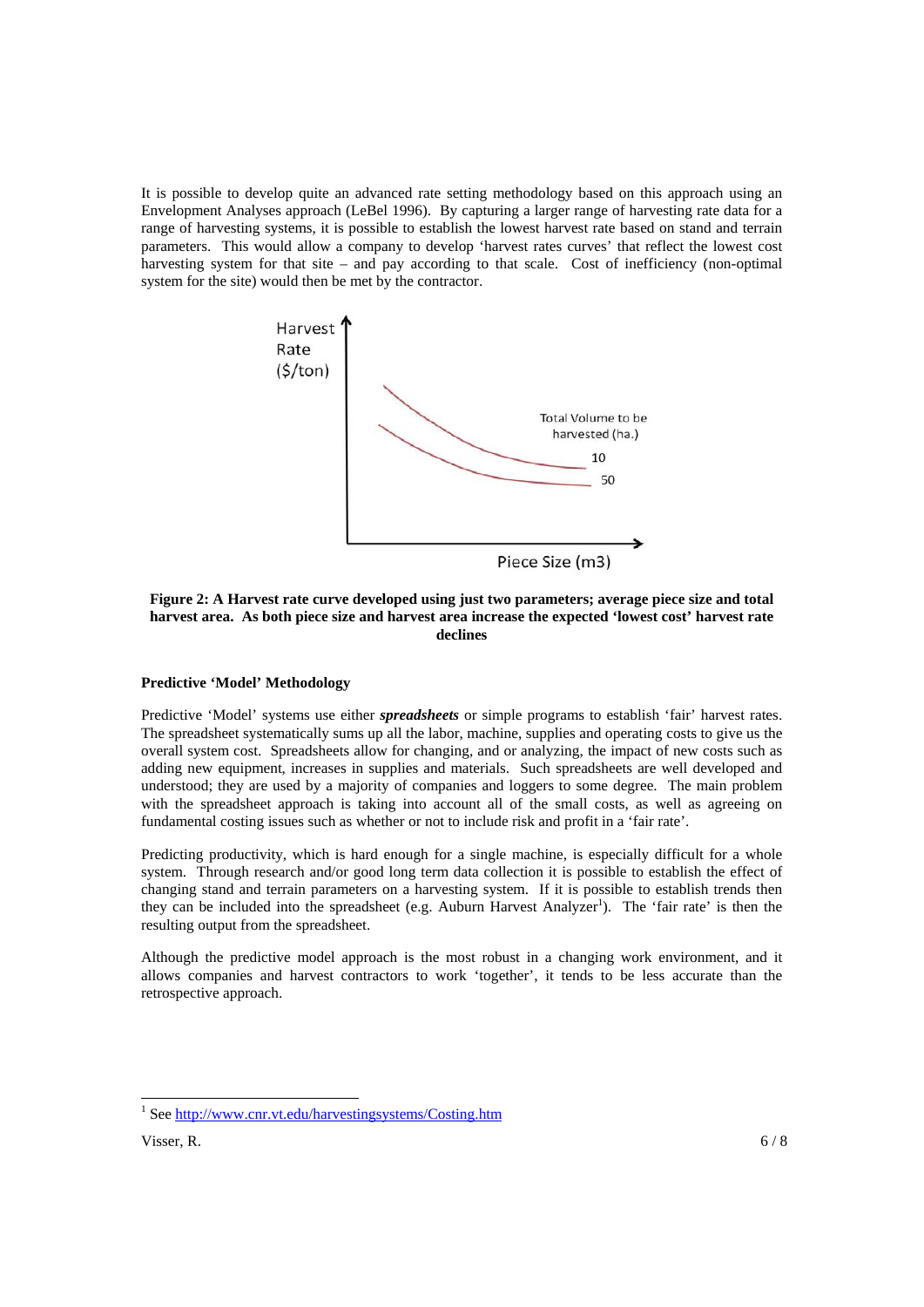## **2. Conclusion**

Harvesting is one of the main costs of actively managing a forest. Determining an appropriate logging rate is quite complex and this paper has presented a number of issues. The paper also attempted to group the harvest rate setting methodologies into three groups; free market, retrospective and predictive. Each method has advantages and disadvantages and they are discussed. One key aspect to keep in mind when developing it that the harvesting workforce is contractor based, and the harvesting rate methodology used needs to capture the innovation and motivation of the contractors. Ineffective rate setting methodology serves neither the company needs for a competitive harvest rate, nor the contractors need for a profitable harvest rate.

### **3. References**

Bruce, R.W. and T.C. Adams. 1962. Logging Cost Analyses in Management Planning. Forest products Journal 12(11):519-522.

Conway, S. 1982. Logging Practices: Principles of Timber Harvesting Systems. Revised Ed. Miller Freeman Publications, Inc. San Francisco, CA, USA.

Conway, S. 1997. How to cope with smaller logs and higher harvest costs. Forest Industries 104(10):34- 36.

Greene, W.D., J.H. Mayo, C.F. de Hoop and A.F. Egan. 2004. Cause and costs of unused logging production capacity in the southern United States and Maine. Forest Products Journal 54(5):29-37.

Hartsough, B.R, Z. XiaoShan and R.D. Fight. 2001. Harvesting cost model for small trees in natural stands in the Interior Northwest. Forest Products Journal 51(4):54-61.

Kant, S. and J.C. Nautiyal. 1997. Production structure, factor substitution, technical change, and total factor productivity in the Canadian logging industry. Canadian Journal of Forest Research. 27(5):701- 710.

Kluender, R and B. Stokes. 1999. The effect of removal intensity and tree size on harvesting cost and profitablitly. Technical Release 99-R-3. Forest Operations Review, 1999. 2 p.

LeBel, L.G. 1996. Performance and Efficiency Evaluation of Logging Contractors Using Data Envelopment Analyses. PhD Dissertation, Department of Forestry, Virginia Tech, Blacksburg, USA. 201p.

Loving, R.E. 1991. Components of Logging Costs. Masters of Science Thesis, Industrial Foresty Operations Research Cooperative. Virginia Tech, Blacksburg, USA. Pp 204.

Mathews D.M. 1942. Cost Control in the Logging Industry. McGraw-Hill Book Company, New York, NY 374 p.

McDonagh, K.D., R.D. Meller, R. Visser and T.P. McDonald. 2004. Improving harvesting system efficiency through system and machine simulation. South. J. Appl. For. 28(2):91-99

Mooney, J. 2001. Logging Cost: Whats the Problem. Timber Harvesting. May 2001. Pp 22-25.

Rehschuch, D. 1965. Comparing two forms of piece rate tariff for loggers, the uniform logging rate tariff (ETH) and the assortment tariff (ST). Forstarchiv 36(4):69-73.